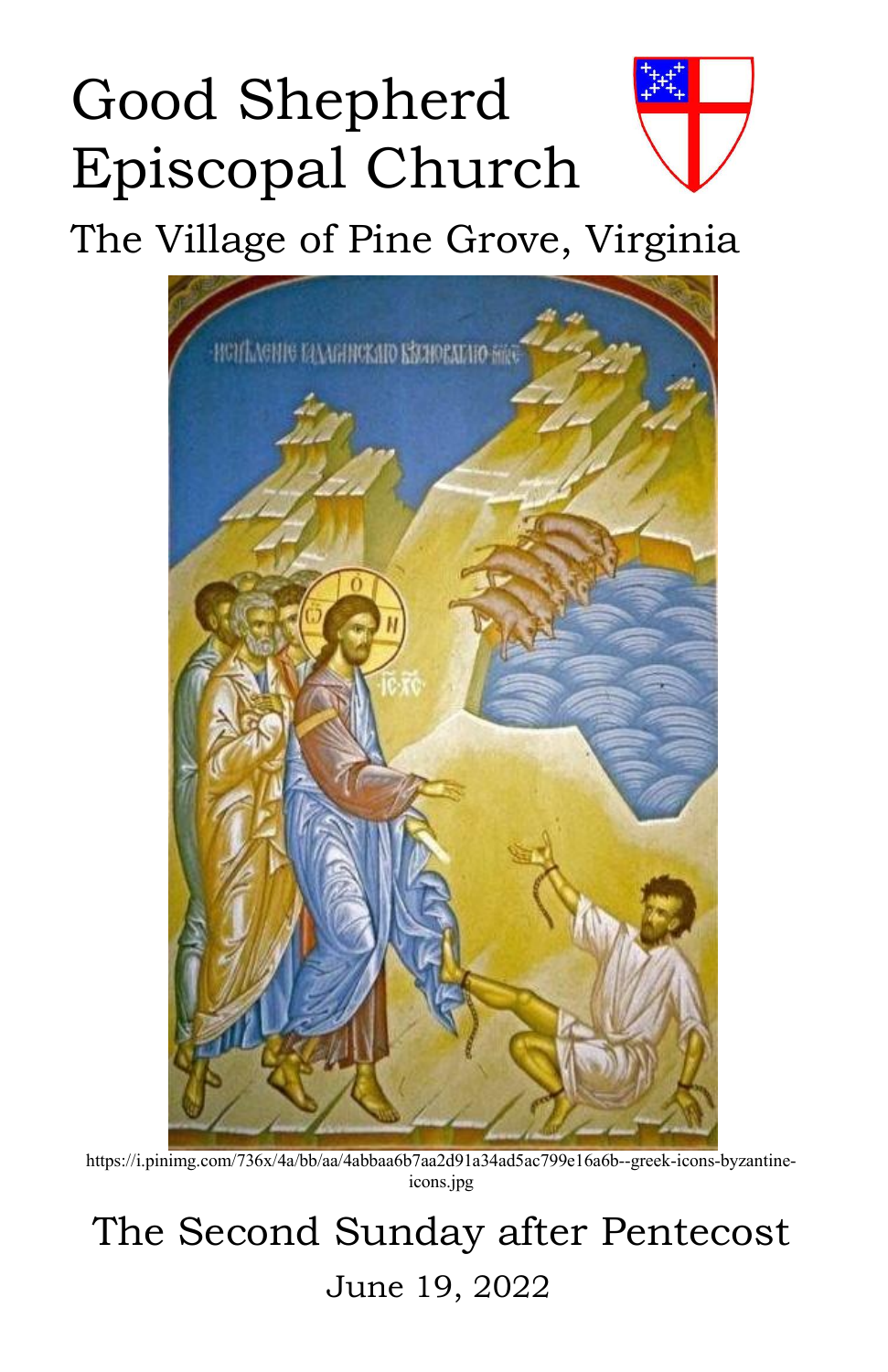### **Welcome to Good Shepherd Church We are so glad you are here or joining us online!**

#### **Guidelines for indoor worship in this time of COVID-19:**

- With the drop in COVID-19 case numbers, masks are now optional.
- Masks and hand sanitizer are available at the welcome table in the Narthex, and sanitizer is available at other locations in the Sanctuary.
- Congregational singing, with or without masks, is permitted.

| + + + + + + + + |  |  |
|-----------------|--|--|

#### **CALENDAR**

|                                    | SUN June 19 The Second Sunday after Pentecost<br>11:00 a.m. Holy Eucharist with the Rev. Deborah Rutter<br>Lay Reader & Zoomer: Cindy Ingram<br>LEM & Prayers: Josette Keelor |
|------------------------------------|-------------------------------------------------------------------------------------------------------------------------------------------------------------------------------|
|                                    | SAT June 25 AA Meeting, in person or via Zoom, 8:30 p.m.                                                                                                                      |
| $11:00$ a.m.                       | SUN June 26 The Third Sunday after Pentecost<br>Morning Prayer with Josette Keelor<br>Lay Reader: Lee Ruddle   Zoomer: Judy Hall                                              |
| SAT July 2                         | AA Meeting, in person or via Zoom, 8:30 p.m.                                                                                                                                  |
| $SUN$ July 3<br>$11:00$ a.m.       | The Fourth Sunday after Pentecost<br>Morning Prayer with Tim Hall<br>Lay Reader: Kelly Macoy / Zoomer: Judy Hall                                                              |
| SAT July 9                         | AA Meeting, in person or via Zoom, 8:30 p.m.                                                                                                                                  |
| <b>SUN July 10</b><br>$11:00$ a.m. | The Fifth Sunday after Pentecost<br>Holy Eucharist with the Rev. Martha Clark<br>Lay Reader: Cindy Ingram / Zoomer: Kelly Macoy<br>LEM & Prayers: Tim Hall                    |
| SAT July 16                        | AA Meeting, in person or via Zoom, 8:30 p.m.                                                                                                                                  |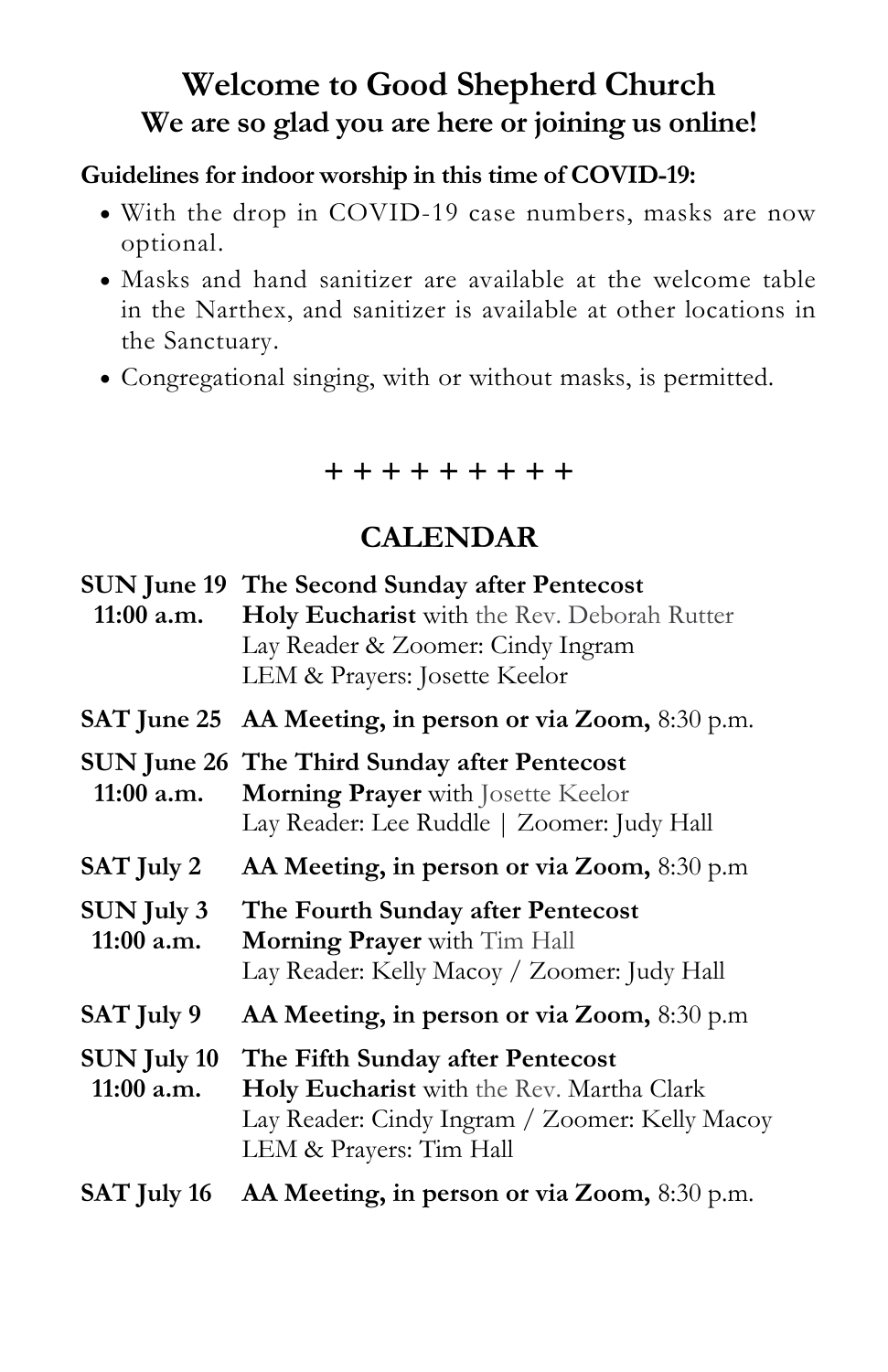#### **THE HOLY EUCHARIST: RITE TWO**

Celebrant: The Rev. Deborah Rutter Lay Reader & Zoomer: Cindy Ingram LEM & Prayers: Josette Keelor

#### **Welcome and Introduction**

Opening **Hymn 450** "All hail the power of Jesus' name!" *Coronation vv 1-4*

1 All hail the power of Jesus' Name! Let angels prostrate fall; bring forth the royal diadem, and crown him Lord of all! bring forth the royal diadem, and crown him Lord of all!

2 Crown him ye martyrs of our God, who from his altar call: praise him whose way of pain ye trod, and crown him Lord of all! praise him whose way of pain ye trod, and crown him Lord of all!

3 Hail him, the Heir of David's line, whom David Lord did call, the God incarnate, Man divine, and crown him Lord of all! the God incarnate, Man divine, and crown him Lord of all!

4 Ye heirs of Israel's chosen race, ye ransomed of the fall, hail him who saves you by his grace, and crown him Lord of all! hail him who saves you by his grace, and crown him Lord of all!

#### **Opening Acclamation**

*Celebrant* Blessed be the one, holy, and living God. *People* **Glory to God for ever and ever**.

*The Celebrant prays*

Almighty God, to you all hearts are open, all desires known, and from you no secrets are hid: Cleanse the thoughts of our hearts by the inspiration of your Holy Spirit, that we may perfectly love you, and worthily magnify your holy Name; through Christ our Lord. **Amen.**

#### Praise **Hymn 372** "Praise to the living God!" *Leoni vv 1-3*

1 Praise to the living God! All praised be his Name who was, and is, and is to be, for ay the same. The one eternal God ere aught that now appears: the first, the last, beyond all thought his timeless years!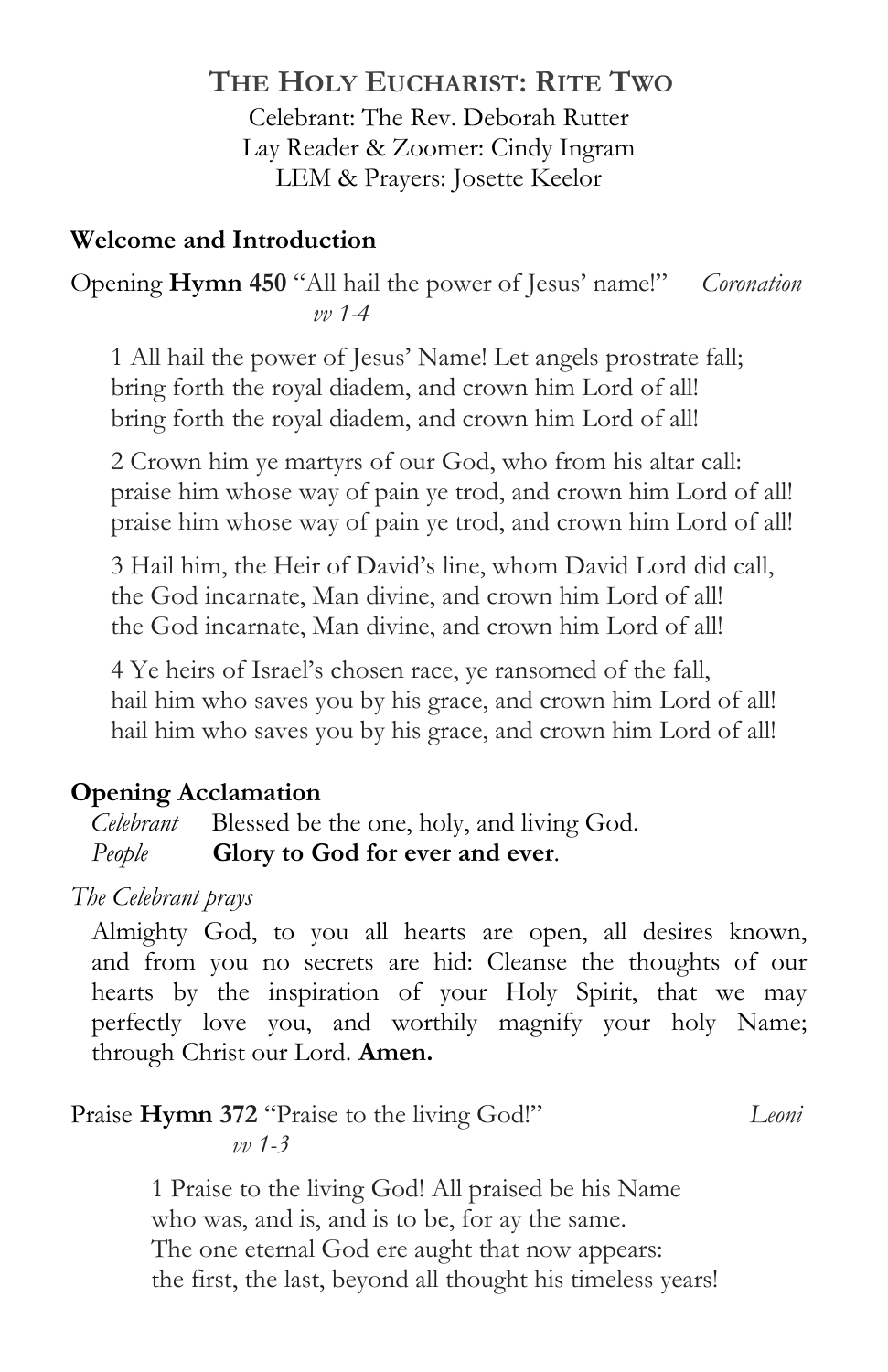2 Formless, all lovely forms declare his loveliness; holy, no holiness of earth can his express. Lo, he is Lord of all. Creation speaks his praise, and everywhere above, below, his will obeys.

3 His Spirit floweth free, high surging where it will: in prophet's word he spoke of old: he speaketh still. Established is his law, and changeless it shall stand, deep writ upon the human heart, on sea, on land.

#### **Collect of the Day**

*The Celebrant says to thepeople*

|           | God be with you.   |  |
|-----------|--------------------|--|
| People    | And also with you. |  |
| Celebrant | Let us pray.       |  |

O Lord, make us have perpetual love and reverence foryour holy Name, for you never fail to help and govern those whom you have set upon the sure foundation of your lovingkindness; through Jesus Christ our Lord, who lives and reignswith you and the Holy Spirit, one God, for ever and ever. **Amen***.*

#### **The Lessons**

*The Reader introduces the first lesson, saying* A Reading from the Book of First Kings.

#### **The Old Testament: 1 Kings 19:1-4, (5-7), 8-15a**

**A**hab told Jezebel all that Elijah had done, and how he had killed all the prophets with the sword. Then Jezebel sent a messenger to Elijah, saying, "So maythe gods do to me, and more also, if I do not make your life like the life of one of them by this time tomorrow." Then he was afraid; he got up and fled for his life, and came to Beer-sheba, which belongs to Judah; he left his servant there.

But he himself went a day's journey into the wilderness, and came and sat down under a solitary broom tree. He asked that he might die: "It is enough; now, O LORD, take away my life, for I am no better than my ancestors." [Then he lay down under the broom tree and fell asleep. Suddenly an angel touched him and said to him,"Get up and eat." He looked, and there at his head was <sup>a</sup> cake baked on hot stones, and a jar of water. He ate and drank, and lay down again. The angel of the LORD came a second time, touched him, and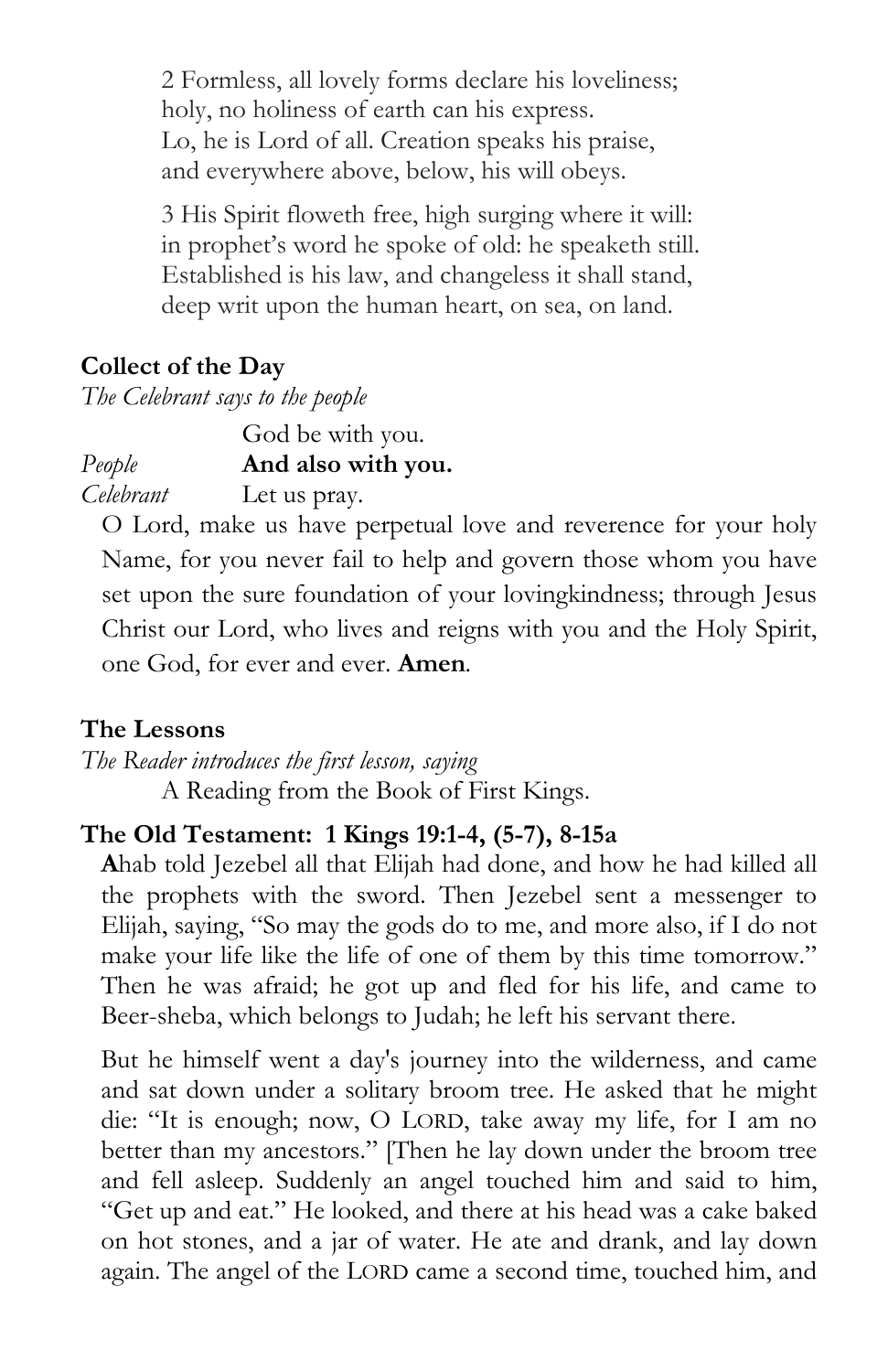said, "Get up and eat, otherwise the journey will be too much for you."] He got up, and ate and drank; then he went in the strength of that food forty days and forty nights to Horeb the mount of God. At that place he came to a cave, and spent the night there.

Then the word of the LORD came to him, saying, "What are you doing here, Elijah?" He answered, "I have been very zealous for the LORD, the God of hosts; for the Israelites have forsaken your covenant, thrown down your altars, and killed your prophets with the sword. I alone am left, and they are seeking my life, to take it away."

He said, "Go out and stand on the mountain before the LORD, for the LORD is about to pass by." Now there was a great wind, so strong that it was splitting mountains and breaking rocks in pieces before the LORD, but the LORD was not in the wind; and after the wind an earthquake, but the LORD was not in the earthquake; and after the earthquake a fire, but the LORD was not in the fire; and after the fire a sound of sheer silence. When Elijah heard it, he wrapped his face in his mantle and went out and stood at the entrance of the cave. Then there came a voice to him that said, "What are you doing here, Elijah?" He answered, "I have been very zealous for the LORD, the God of hosts; for the Israelites have forsaken your covenant, thrown down your altars, and killed your prophets with the sword. I alone am left, and they are seeking my life, to take it away." Then the LORD said to him, "Go, return on your way to the wilderness of Damascus."

Hear what the Spirit is saying to God's people. *People* **Thanks be to God.**

**Psalm 42** *Said responsively by half verse*

*Quemadmodum*

1 **A**s the deer longs for the water-brooks, \* **so longs my soul for you, O God.**

2 My soul is athirst for God, athirst for the living God; \* **when shall I come to appear before the presence of God?**

3 My tears have been my food dayand night, \* **while all day long they say to me,**

**"Where now is your God?"**

4 I pour out my soul when I think on these things: \* **how I went with themultitude and led them into the house of God,**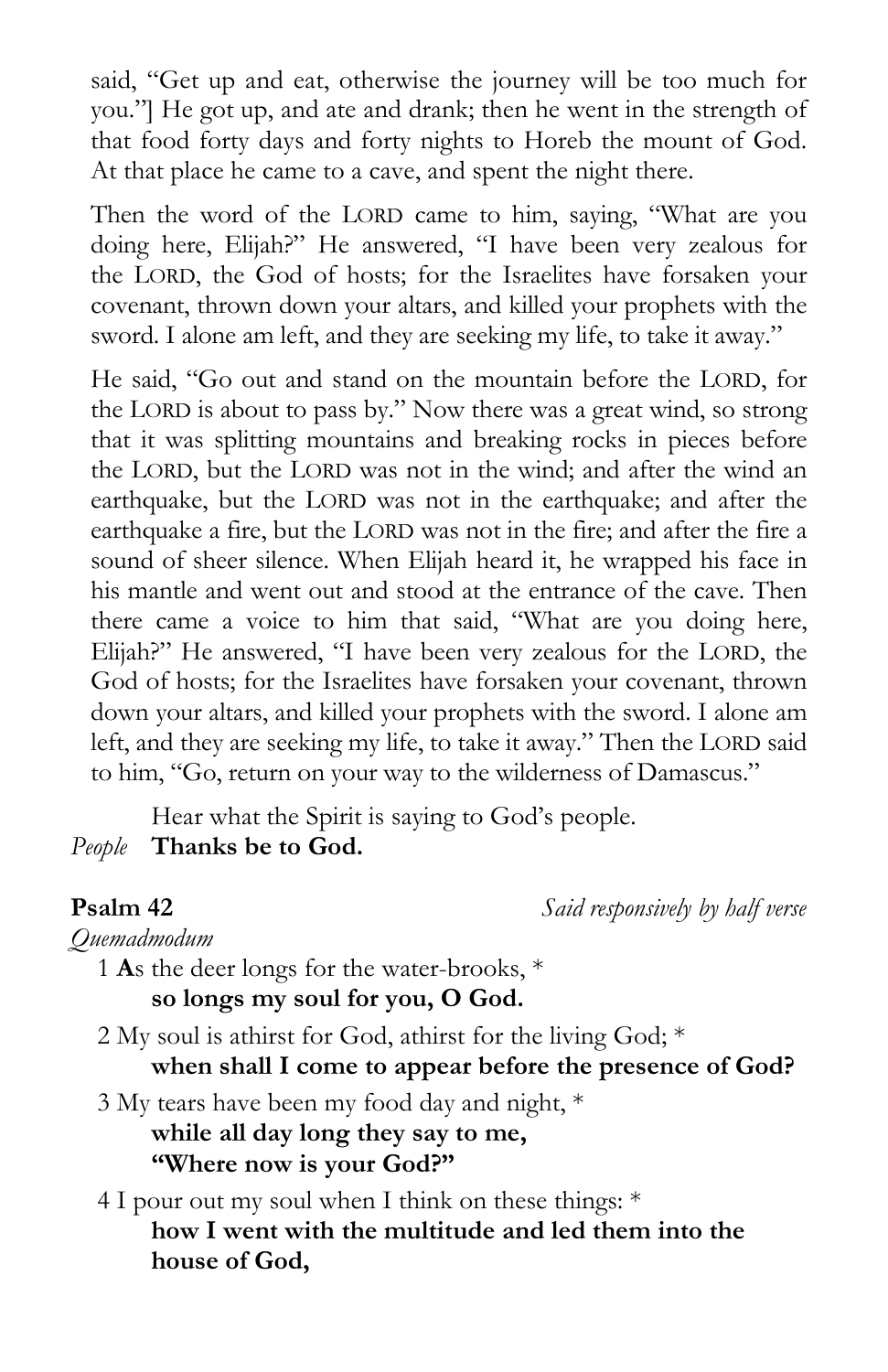| 5 With the voice of praise and thanksgiving, *<br>among those who keep holy-day.                                                                     |
|------------------------------------------------------------------------------------------------------------------------------------------------------|
| 6 Why are you so full of heaviness, O my soul? *<br>and why are you so disquieted within me?                                                         |
| 7 Put your trust in God; *<br>for I will yet give thanks to him,<br>who is the help of my countenance, and my God.                                   |
| 8 My soul is heavy within me; *<br>therefore I will remember you from the land of Jordan,<br>and from the peak of Mizar among the heights of Hermon. |
| 9 One deep calls to another in the noise of your cataracts; *<br>all your rapids and floods have gone over me.                                       |
| 10 The LORD grants his loving-kindness in the daytime; *<br>in the night season his song is with me,<br>a prayer to the God of my life.              |
| 11 I will say to the God of my strength,<br>"Why have you forgotten me? *<br>and why do I go so heavily while the enemy oppresses me?"               |
| 12 While my bones are being broken, *<br>my enemies mock me to my face;                                                                              |
| 13 All day long they mock me *<br>and say to me, "Where now is your God?"                                                                            |
| 14 Why are you so full of heaviness, O my soul? $*$<br>and why are you so disquieted within me?                                                      |
| 15 Put your trust in God; *<br>for I will yet give thanks to him,<br>who is the help of my countenance, and my God.                                  |
| $\Gamma$ he $D$ eadan introduces the second lessen saning                                                                                            |

*The Reader introduces the second lesson, saying* A Reading from the Book of Galations.

#### **The Epistle: Galatians 3:23-29**

**N**ow before faith came, we were imprisoned and guarded under the law until faith would be revealed. Therefore the law was our disciplinarian until Christ came, so that we might be justified by faith. But now that faith has come, we are no longer subject to a disciplinarian, for in Christ Jesus you are all children of God through faith. As many of you as were baptized into Christ have clothed yourselves with Christ. There is no longer Jew or Greek,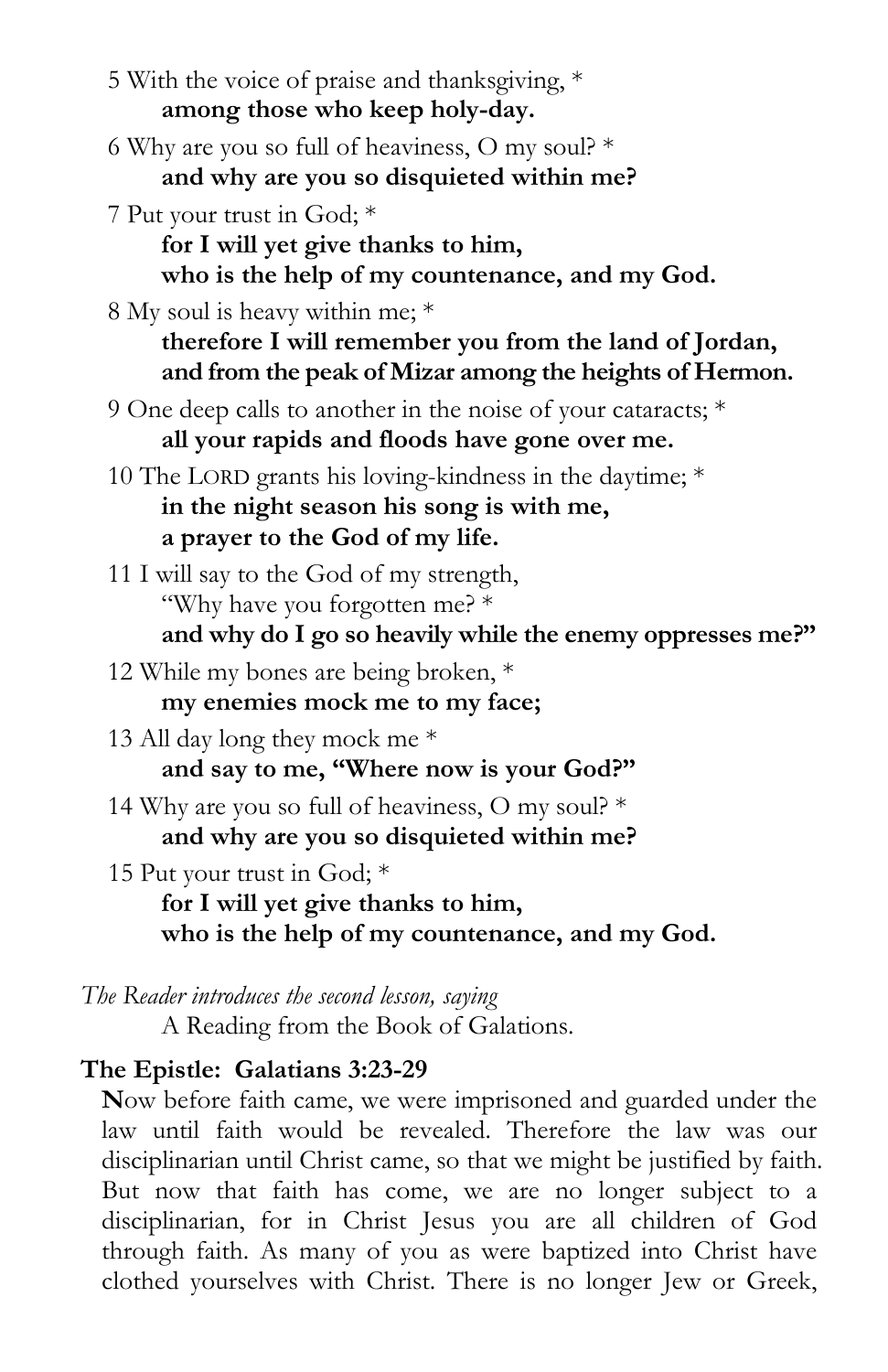there is no longer slave or free, there is no longer male and female; for all of you are one in Christ Jesus. And if you belong to Christ, then you are Abraham's offspring, heirs according to the promise.

Hear what the Spirit is saying to God's people.

#### *People* **Thanks be to God.**

Gradual **Hymn 679** "Surely it is God who saves me" *Thomas Merton*

1.Surely, it is God who saves me; trusting him, I shall not fear. For the Lord defends and shields me, and his saving help is near. So rejoice as you draw water from salvation's living spring. In the day of your deliverance, thank the Lord, his mercies sing.

2.Make his deeds known to the peoples; tell out his exalted Name. Praise the Lord, who has done great things, all his works his might proclaim.

Zion, lift your voice in singing, for with you has come to dwell, in your very midst, the Great and Holy One of Israel

*Then, the Priest reads the Gospel, first saying*

The Holy Gospel of our Savior Jesus Christ according to Luke.

*People* **Glory to you, Lord Christ.**

#### **The Gospel: Luke 8:26-39**

**J**esus and his disciples arrived at the country of the Gerasenes, which is opposite Galilee. As he stepped out on land, a man of the city who had demons met him. For a long time he had worn no clothes, and he did not live in a house but in the tombs. When he saw Jesus, he fell down before him and shouted at the top of his voice, "What have you to do with me, Jesus, Son of the Most High God? I beg you, do not torment me" -- for Jesus had commanded the unclean spirit to come out of the man. (For many times it had seized him; he was kept under guard and bound with chains and shackles, but he would break the bonds and be driven by the demon into the wilds.) Jesus then asked him, "What is your name?" He said, "Legion"; for many demons had entered him. They begged him not to order them to go back into the abyss.

Now there on the hillside a large herd of swine was feeding; and the demons begged Jesus to let them enter these. So he gave them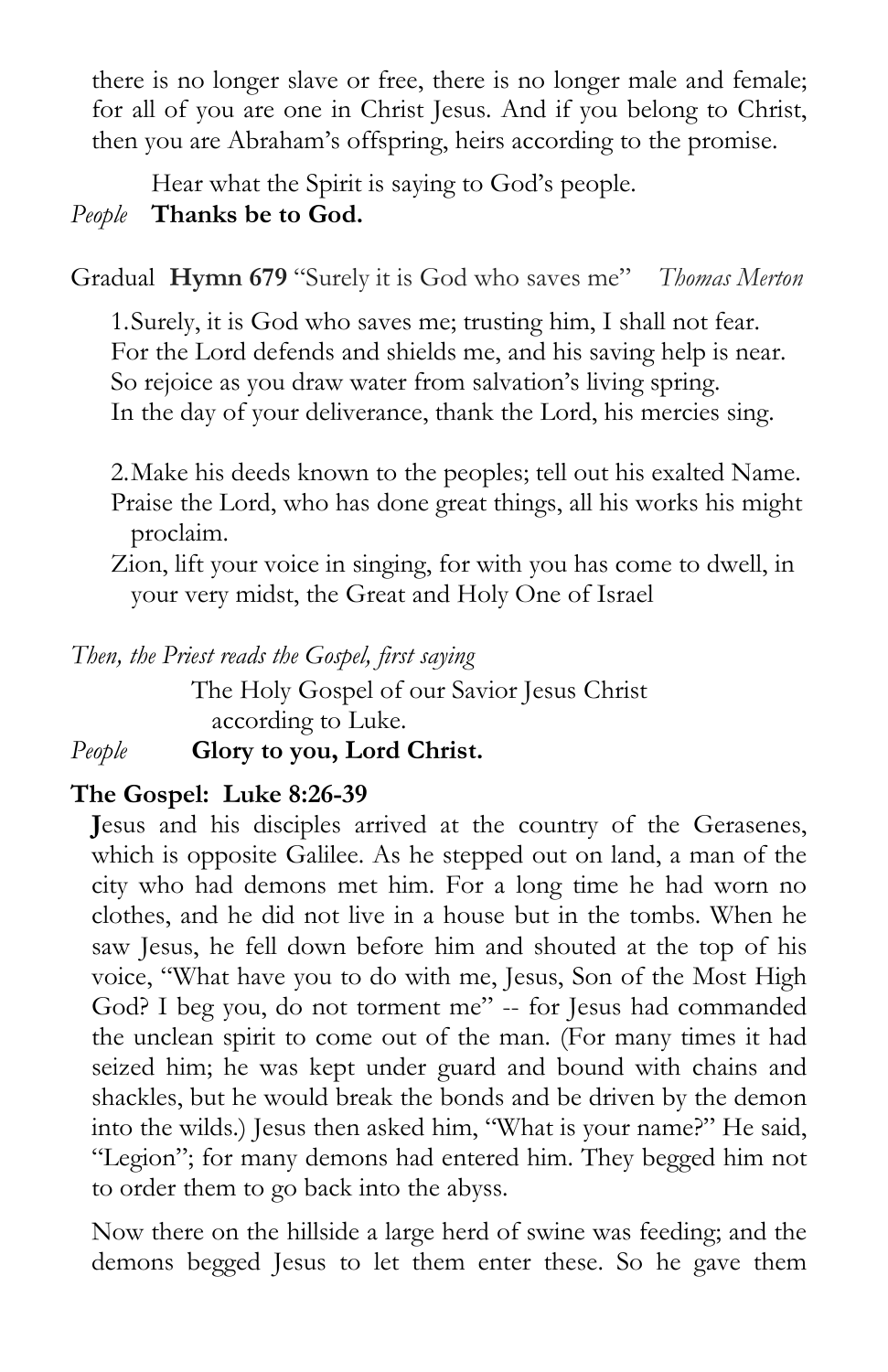permission. Then the demons came out of the man and entered the swine, and the herd rushed down the steep bank into the lake and was drowned.

When the swineherds saw what had happened, they ran off and told it in the city and in the country. Then people came out to see what had happened, and when they came to Jesus, they found the man from whom the demons had gone sitting at the feet of Jesus, clothed and in his right mind. And they were afraid. Those who had seen it told them how the one who had been possessed by demons had been healed. Then all the people of the surrounding country of the Gerasenes asked Jesus to leave them; for they were seized with great fear. So he got into the boat and returned. The man from whom the demons had gone begged that he might be with him; but Jesus sent him away, saying, "Return to your home, and declare how much God has done for you." So he went away, proclaiming throughout the city how much Jesus had done for him.

#### The Gospel of the Lord. *People* **Praise to you, Lord Christ.**

**The Sermon** *The Rev. Deborah Rutter*

#### **The Nicene Creed**

*The People stand*

**We believe in one God, the Father, the Almighty, maker of heaven and earth, of all that is, seen and unseen. We believe in one Lord, Jesus Christ, the only Son of God, eternally begotten of the Father,God from God, Light from Light, true God from true God, begotten, not made, of one Being with the Father. Through him all things were made. For us and for our salvation he came down from heaven: was incarnate of the Holy Spirit and theVirgin Mary and became truly human For our sake he was crucified under Pontius Pilate; he suffered death and was buried. On thethird day he rose again in accordance with the Scriptures; he ascended into heaven and is seated at the right hand of the Father. He will come again in glory to judge the living and the dead,**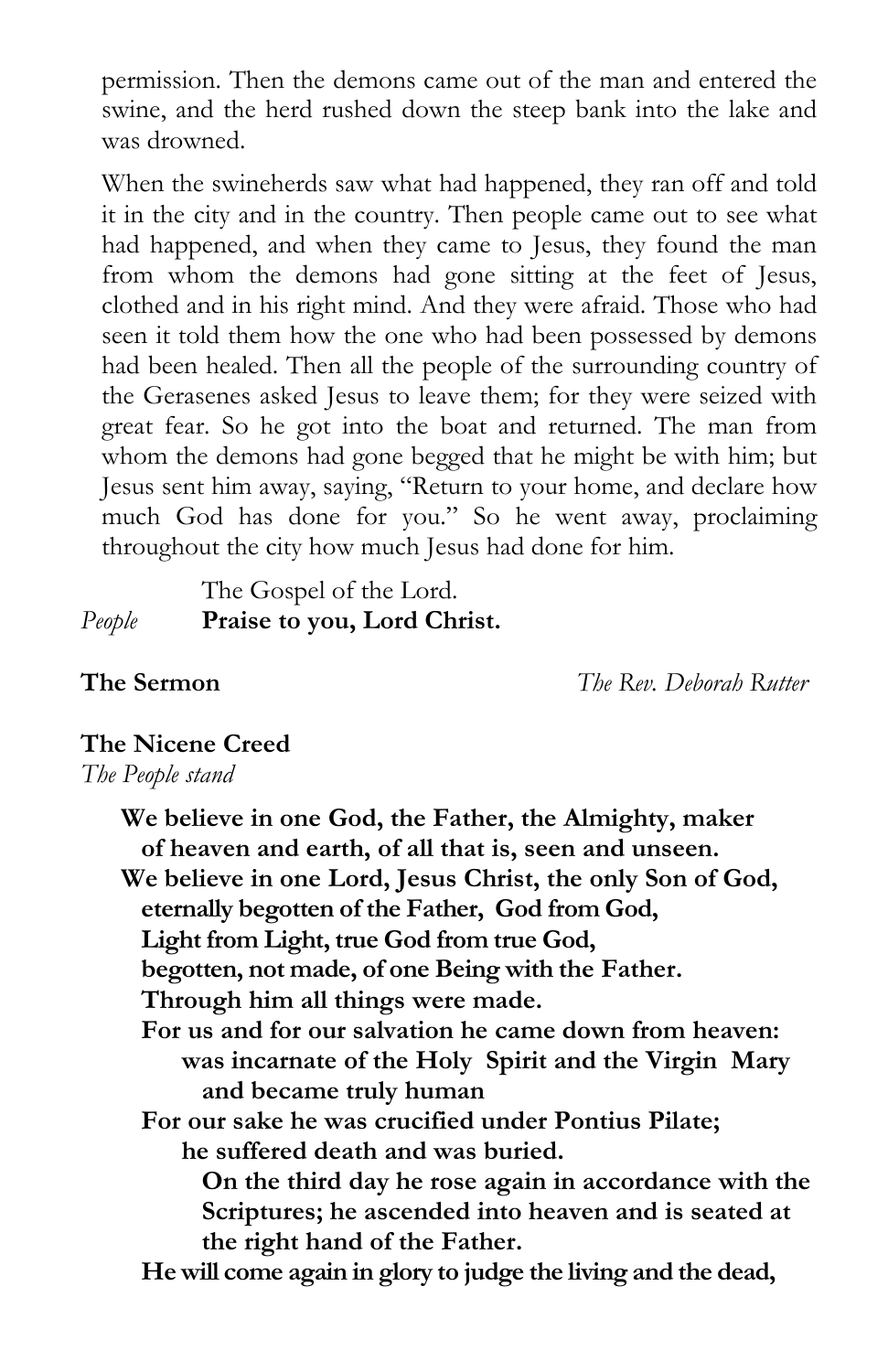**and his kingdom will have no end. We believe in theHoly Spirit, the Lord, the giver of life, who proceeds from the Father and the Son. Who with the Father and the Son is worshiped and glorified, Who has spoken through theProphets. We believe in one holy catholic and apostolic Church. We acknowledge one baptism for the forgiveness of sins. We look for the resurrection of the dead, and thelife of the world to come. Amen.**

#### **The Prayers of the People, Form VI**

*The Leader and People pray responsively*

In peace, we pray to you, Lord God.

*Silence*

For all people in their daily life and work;

**For our families, friends, and neighbors, and for those who are alone.**

For this community, the nation, and the world; **For all who work for justice, freedom, and peace.**

For the just and proper use of your creation; **For the victims of hunger, fear, injustice, and oppression.**

For all who are in danger, sorrow, or any kind of trouble; **For those who minister to the sick, the friendless, and the needy.**

In the Diocesan Cycle of Prayer, we pray today for Pohick, Lorton; St. Peter's, Port Royal; and Wicomico Parish, Wicomico. In the Anglican Cycle of Prayer, we pray today for Province of the Episcopal Church of South Sudan. For the peace and unity of the Church of God; **For all who proclaim the Gospel, and all who seek the Truth.**

For Justin, Archbishop; for Michael, Presiding Bishop; for Susan and Jennifer, our Bishops, for Mark, our Bishop Diocesan Elect, and for Debbie and Martha, our Supply Clergy; **For all who serve God in hisChurch.**

For the special needs and concerns of this congregation.

*Silence The People may add their own petitions* Hear us, Lord; **For your mercy is great.**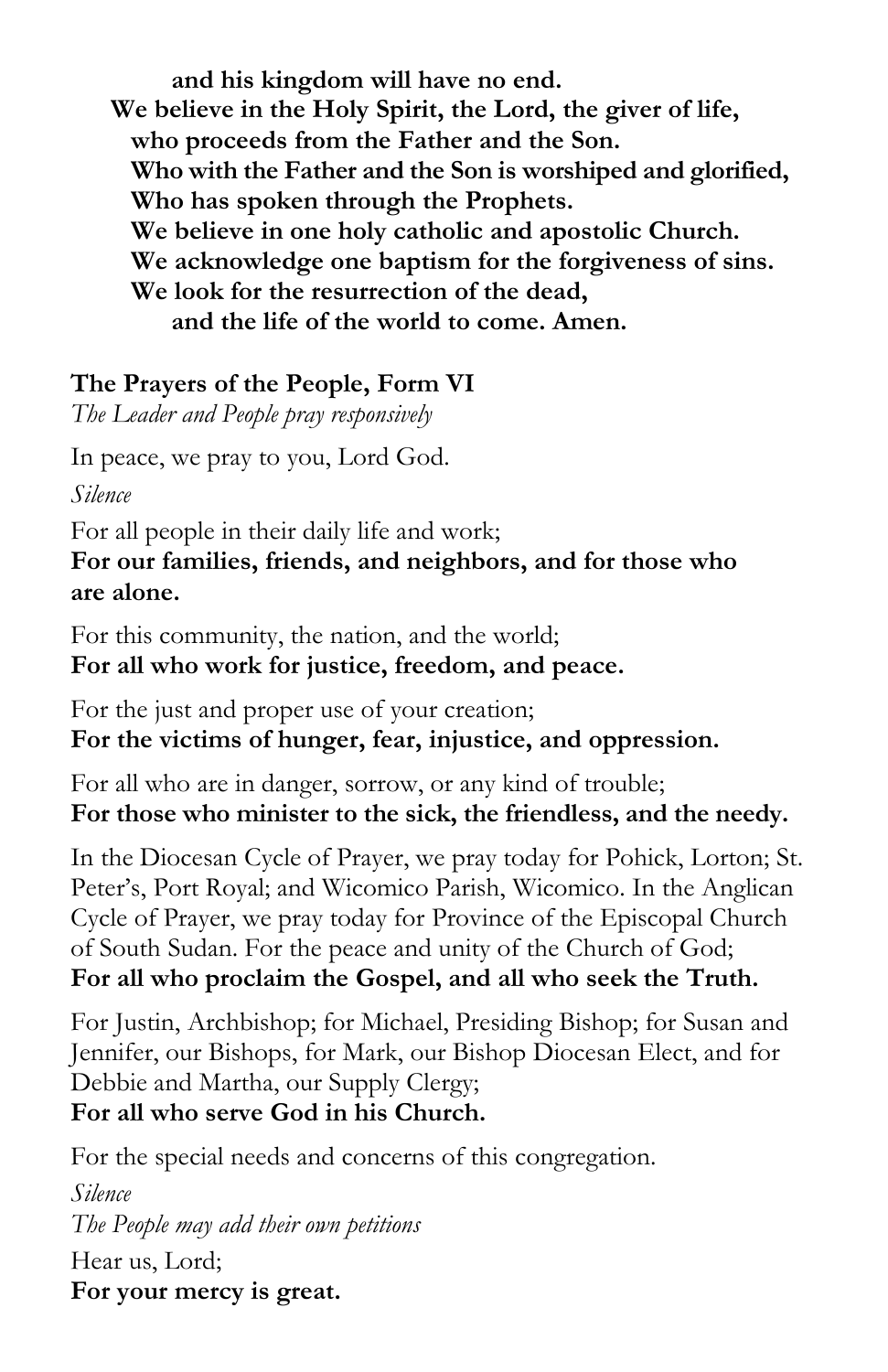We thank you, Lord, for all the blessings of this life.

*Silence The People may add their own petitions*

We will exalt you, O God our King; **And praise your Name for ever and ever.**

We pray for all who have died, that they may have a place in your eternal kingdom.

*Silence The People may add their own petitions* Lord, let your loving-kindness be upon them; **Who put their trust in you.**

*The Celebrant concludes with a suitable Collect. The Celebrant continues, saying*

Let us confess our sins to God

#### **The Confession**

*Praying Together*

**God of all mercy, we confess that we have sinned against you, opposing your will in our lives. We have denied your goodness in each other, in ourselves, and in theworld you have created. We repentof the evil that enslaves us, the evil we have done,** and the evil done on our behalf. **Forgive, restore, and strengthen us through our Savior Jesus Christ, that we may abide in your love and serve only your will. Amen.**

#### **The Absolution**

Almighty God have mercy on you, forgive you all your sins through the grace of Jesus Christ, strengthen you in all goodness, and by the power of the Holy Spirit keep you in eternal life. **Amen.**

#### **The Peace**

| Celebrant | The peace of Christ be always with you. |
|-----------|-----------------------------------------|
| People    | And also with you.                      |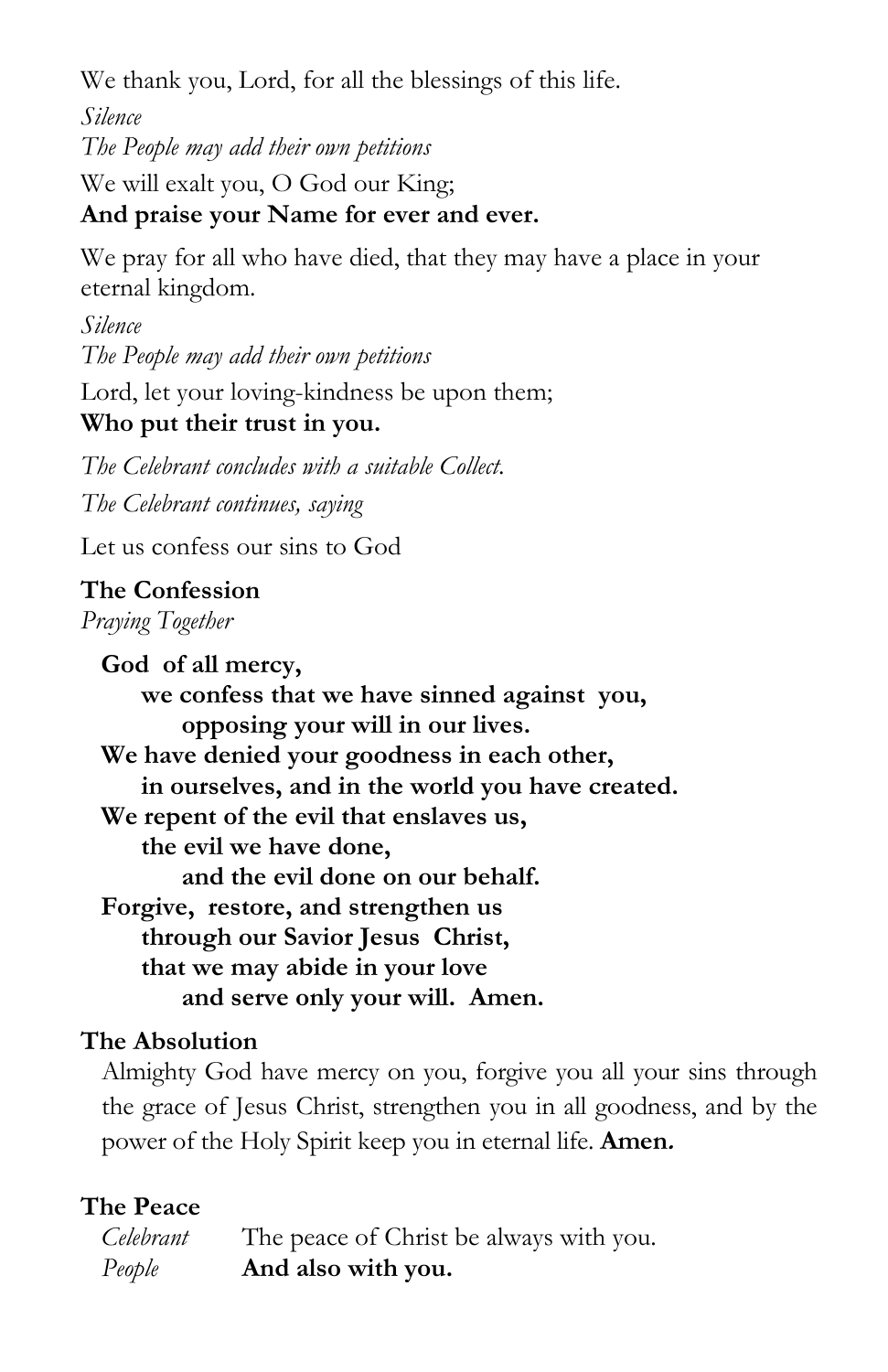#### **THE HOLY AND SPIRITUAL COMMUNION**

#### **The Offertory**

*The Celebrant begins the Offertory with a sentence of Scripture.* 

Offertory **LEVAS 151** "One Bread, One Body" *John B. Foley*

*Refrain:* One bread, one body, one Lord of all, one cup of blessing which we bless. And we, though many, through-out the earth, we are one body in this one Lord.

- 1. Gentile or Jew, servant or free, woman or man no more.
- 2. Many the gifts, many the works, one in the Lord of all.
- 3. Grain for the fields, scattered and grown, gathered to one for all.

*The People stand for the Doxology*

**Hymn 380 v.3** "Praise God from whom all blessings flow" *Old 100th*

#### **The Great Thanksgiving**

*Eucharistic Prayer 2 From "Enriching our Worship"*

|        | <i>Celebrant</i> The Lord be with you.                   |
|--------|----------------------------------------------------------|
|        | <i>People</i> <b>And also with you.</b>                  |
|        | <i>Celebrant</i> Lift up your hearts.                    |
|        | <i>People</i> We lift them to the Lord.                  |
|        | <i>Celebrant</i> Let us give thanks to the Lord our God. |
| People | It is right to give our thanks and praise.               |

#### *Celebrant*

We praise you and we bless you, holy and gracious God, source of life abundant. From before time you made ready the creation. Your Spirit moved over the deep and brought all things into being: sun, moon, and stars; earth, winds, and waters; and every living thing.

You made us in your image, and taught us to walk in your ways.

But we rebelled against you, and wandered far away; and yet, as a mother cares for her children, you would not forget us. Time and again you called us to live in the fullness of your love.

And so this day we join with Saints and Angels in the chorus of praise that rings through eternity, lifting our voices to magnify you as we sing: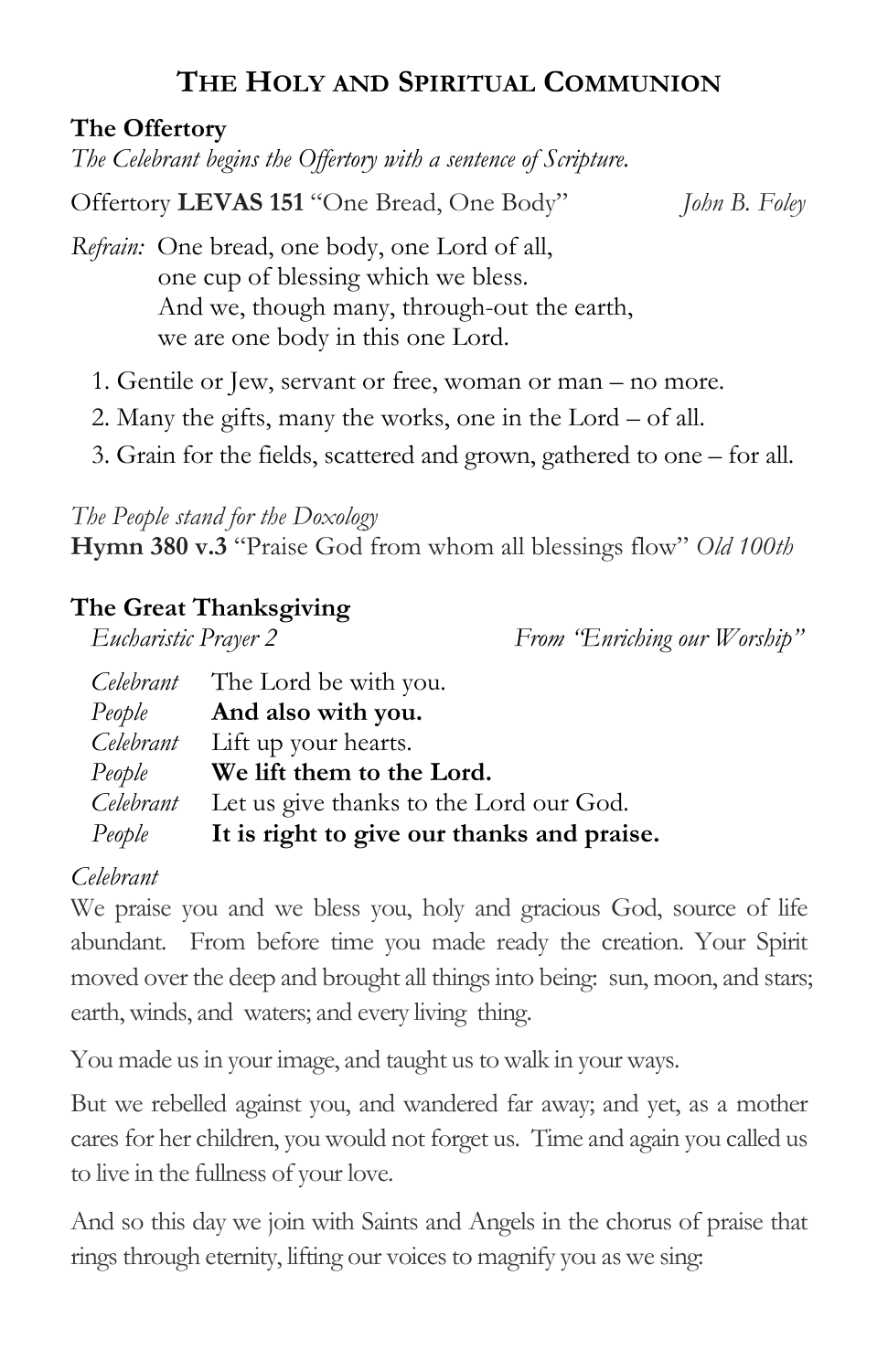#### *Celebrant and People*

**Holy, holy, holy Lord, God of power and might,** heaven and earth are full of your glory. **Hosanna** in the highest. **Blessed is he who comes in the name of the Lord. Hosanna** in the highest. Hosanna in the highest. (WLP 858)

#### *The Celebrant continues*

Glory and honor and praise to you, holy and living God. To deliver us from the power of sin and death and to reveal the riches of your grace, you looked with favor upon Mary, your willing servant, that she might conceive and bear a son, Jesus the holy child of God.

Living among us, Jesus loved us. He broke bread with outcasts and sinners, healed the sick, and proclaimed good news to the poor. He yearned to draw all the world to himself, yet we were heedless of his call to walk in love.

Then, the time came for him to complete upon the cross the sacrifice of his life, and to be glorified by you.

*At the following words concerning the bread, the Celebrant is to hold it, orlay a hand upon it, and at the words concerning the cup, to hold or place a hand upon the cup and any other vessel containing wine to be consecrated.*

On the night before he died for us, Jesus was at table with his friends. He took bread, gave thanks to you, broke it, and gave it to them, and said: "Take, eat: This is my Body, which is given for you. Do this for the remembrance of me."

As supper was ending, Jesus took the cup of wine. Again, he gave thanks to you, gave it to them, and said: "Drink this, all of you: This is my Blood of the new Covenant, which is poured out foryou and for all for the forgiveness of sins.Whenever you drink it, do this for the remembrance of me."

Now gathered at your table, O God of all creation, and remembering Christ, crucified and risen, who was and is and is to come, we offer to you our gifts of bread and wine, and ourselves, a living sacrifice.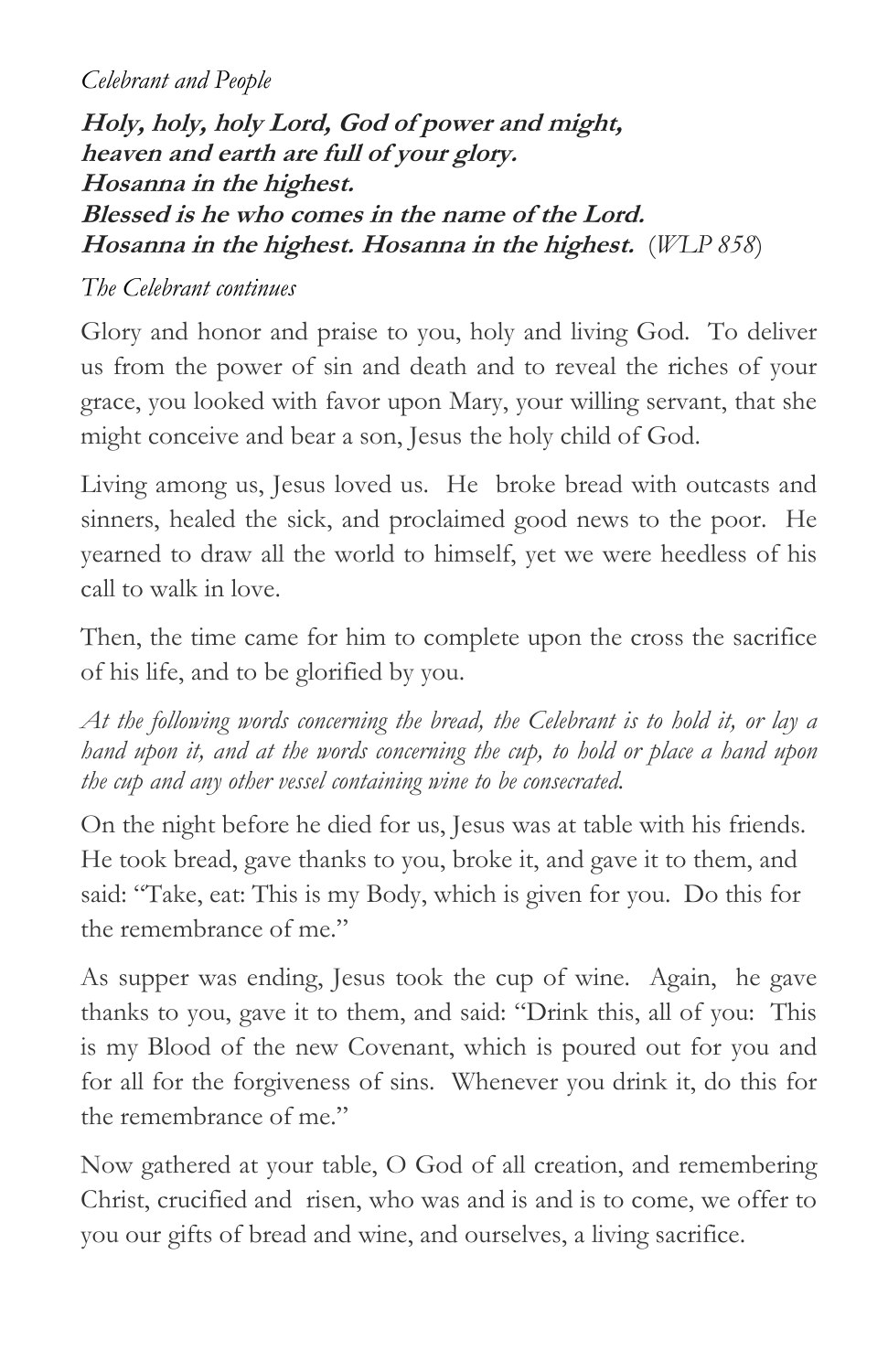Pour out your Spirit upon these gifts that they may be the Body and Blood of Christ. Breathe your Spirit over the whole earth and make us your new creation, the Body of Christ given for the world you have made. In the fullness of time bring us, with  $\lceil \frac{1}{\lceil \frac{1}{\lceil \frac{n}{\rceil}} \rceil}$  and all your saints, from every tribe and language and people and nation, to feast at the banquet prepared from the foundation of the world.

Through Christ and with Christ and in Christ, in the unity of the Holy Spirit, to you be honor, glory, and praise, for ever and ever. **AMEN**.

And now as our Savior Christ has taught us, we are bold to pray,

#### *People and Celebrant*

**Our Father in heaven, hallowed be your Name, your kingdom come, your will be done, on earth as in heaven. Give us today our daily bread. Forgive us our sins as we forgive those who sin against us. Save us from the time of trial, and deliver us from evil. For the kingdom, the power, and theglory are yours, now and for ever. Amen**

#### **The Breaking of the Bread**

*Celebrant* God of promise, you have prepared a banquet for us. *People* **Happy are those who are called to the Supper of the Lamb.**

#### **An Invitation to a Spiritual Communion**

*A spiritual communion is a personal devotional that can be prayed at any time to express a desire to receive Holy Communion when circumstances prevent a person from actually receivingHoly Communion.*

#### **The Act of Reception**

*The Celebrant invites the following prayer to be said by all* **virtual** *participants.*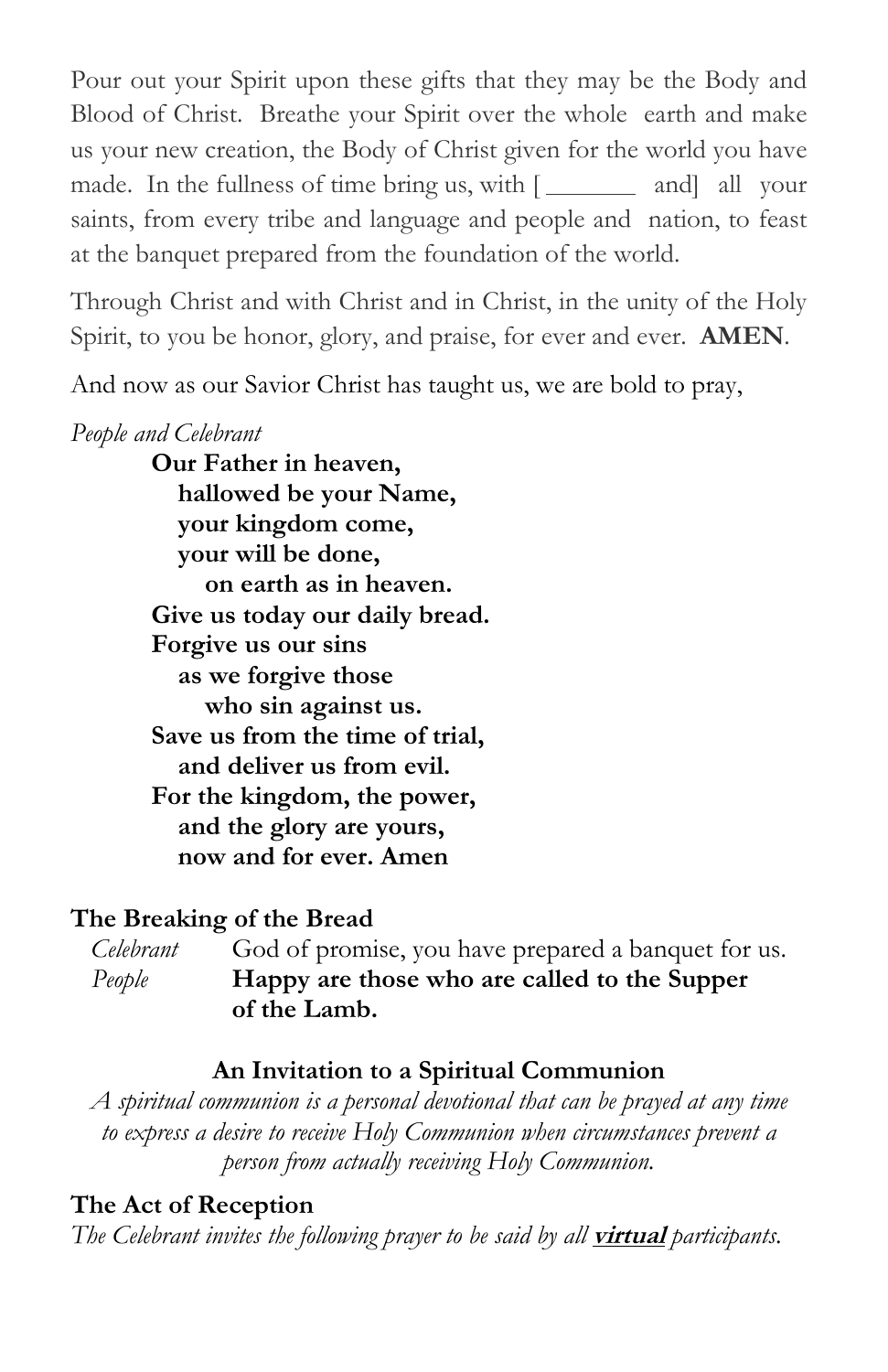**Lord Jesus, I believe that you are truly present in the Holy Sacrament. And, since I cannot at this time receive communion, I pray you to come into my heart, my soul, and my mind. Let nothing separate me from you; let me serve you in this life until, by your grace, I come to your glorious kingdom and unending peace. Amen.**

*The Celebrant says the following*

The Gifts of God for the People of God.

Take them spiritually in remembrance that Christ died for you, and feed on him in your hearts by faith, with thanksgiving.

*The ministers receive the Sacrament in both kinds, and then immediately deliver it to the people.* 

*After communion, the Celebrant says* Let us pray.

*Celebrant and People*

**God of abundance, you have fed us with the bread of life and cup of salvation; you have united us with Christ and one another; and you have made us one with all your people in heaven and on earth. Now send us forth in thepower of your Spirit, that we may proclaim your redeeming love to the world and continue for ever**  $i$ **n** the risen life of Christ our Savior. Amen.

#### **The Blessing**

God's Blessing be with you, Christ's peace be with you, the Spirit's outpouring be with you, now and always. **Amen.**

Closing **Hymn 529**"In Christ there is no East or West" *McKee*

1. In Christ there is no East or West,in him no South or North, but one great fellowship of love throughout the whole wide earth.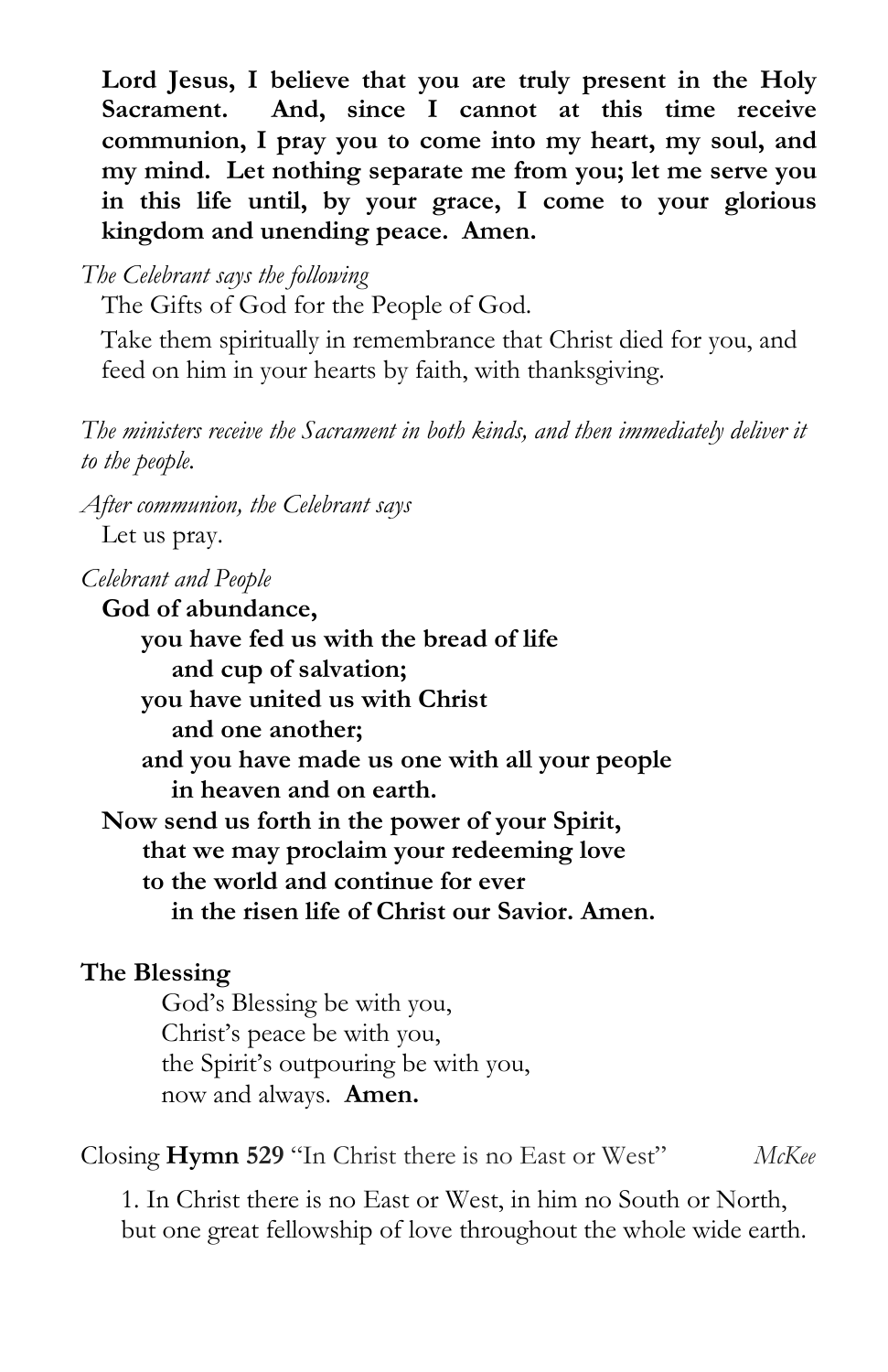2. Join hands, disciples of the faith, whate'er your race may be! Who serves my Father as his child is surely kin to me.

3. In Christ now meet both East and West, in him meet South and North, all Christly souls are one in him, throughout the whole wide earth.

#### **The Dismissal**

$$
+ + + + + + + + +
$$

#### **NOTICES**

#### **OUR COMMUNITY**



We continue to collect donations for **FISH** to help the needy in our midst in Clarke County. They are especially in need of paper products. In May, we donated 42 pounds of canned & dry foods, fresh

produce and many paper products.

We are considering holding another **Ice Cream Social** this summer, possibly in late July. This would be our first community fellowship event this year, so we'll need all hands on deck to make it a great success. Please contact Tim Hall if you can help.

#### **GIVING**

Now that we are back to gathering in person, you may drop your gift in the offering plate by the entrance. Pledge checks and donations may also be mailed to Good Shepherd Church, P.O. Box 324, Bluemont, VA. 20135. Pledge cards are in the Narthex if you'd like to make a pledge for 2022. We thank you for your support!

#### **OUR FACILITY**

Good Shepherd is available for weddings, other special events, and regular meetings. Send an email to [office@goodshepherdbluemont.org](mailto:office@goodshepherdbluemont.org) for more information.

Our **Prayer and Meditation Garden** has moved into the next phase: design and project definition. Stakes and green flagging tape in the woods above the church now mark the garden's location. For more details on the planning to date of the garden, see our application for the Peter J. Lee grant on the Good Shepherd website. If you would like to help, contact Cindy Ingram [\(CndyIngram@cs.com](mailto:CndyIngram@cs.com)) or Tim Hall ([FacilityMgr@goodshepherdbluemont.org\)](mailto:FacilityMgr@goodshepherdbluemont.org) .